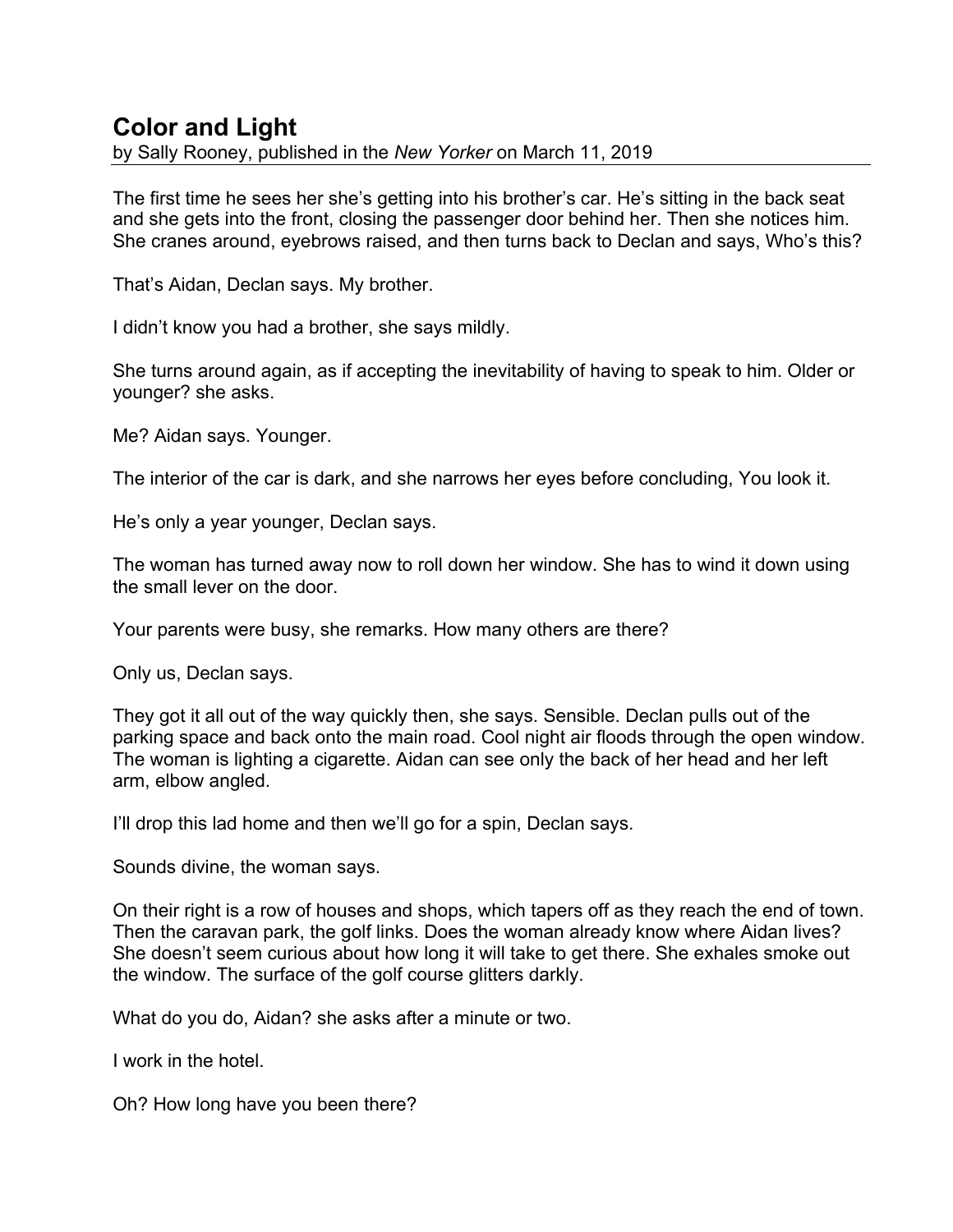Few years, he says.

Do you like it?

It's all right.

She flicks the stub of her cigarette out the window and rolls the window up. The car is much quieter then and things seem to hang unspoken. Declan says nothing. Aidan bites gently at the rough side of his left thumbnail. Should he ask her what she does for a living? But he doesn't even know her name. As if apprehending this very problem, Declan says, Pauline is a writer.

Oh, Aidan says. What kind of things do you write?

Films, she says.

For some reason Aidan does not wish to seem surprised by this knowledge, though he doesn't think he's ever been in a car with a screenwriter before. He just makes a noise like Huh. As if to say, Well, there you are. The woman, whose name is apparently Pauline, unexpectedly swivels around to look at him. Her hair, he notices, is pulled back from her forehead by a wide velveteen band. She has a strange smile on her face.

What? she says. You don't believe me.

He is alarmed, feeling that he has offended her and that Declan will be angry with him later. Of course I believe you, he says. Why wouldn't I?

For a few seconds she says nothing, but in the darkness and silence of the car she looks at him. In fact she stares at him, right into his eyes, for two or three seconds without speaking, maybe even four full seconds, a very long time. Why is she looking at him like this? Her face is expressionless. She has a pale forehead and her lips are pale, so her mouth appears as one delicate line. Is she looking at him just to show him her face, the face of a screenwriter? When she speaks, her voice sounds totally different. She simply says, O.K. And she stops looking at him and turns around again.

She doesn't speak to him again for the rest of the journey. She and Declan start talking instead, about people and events that have nothing to do with Aidan. He listens to them as if they are performing a play and he is the only audience member. Declan asks her when she's heading off to Paris and she tells him. She takes out her phone and starts looking for a photograph to show him. He says that someone called Michael never got back to him about something and Pauline says, Oh, Michael will be there, don't worry. Outside the windows, the darkness is punctuated only by passing headlights and, far up in the hills, the flickering lights of houses, hidden and revealed through the leaves of trees. Aidan has a feeling of some kind, but he doesn't know what the feeling is. Is he annoyed? Why should he be?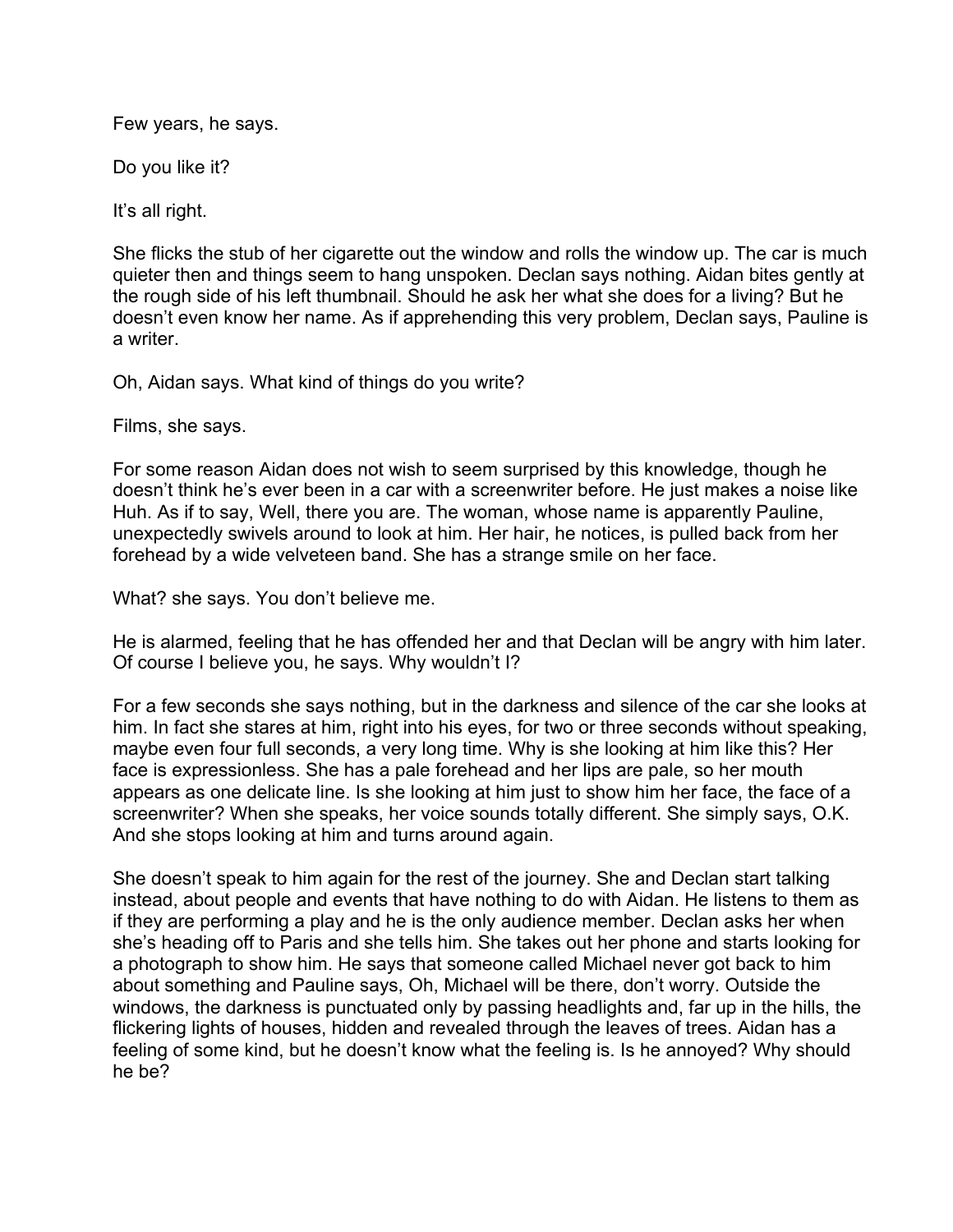Declan indicates left for the estate. The street lights grow brighter as they approach, and then the world is populated again, with semi-detached houses and wheelie bins and parked cars. Declan pulls up outside Aidan's house.

Thanks for the lift, Aidan says. Have a good night. Pauline doesn't look up from her phone.

He sees her again a few weeks later, in the hotel. She comes in one night for dinner with a group of people Aidan has never seen before. She's not wearing a hairband this time—her hair is fixed quite high on her head with a clasp—but it's definitely the same woman. Aidan brings a carafe of water to the table. Pauline is talking and everyone else is listening to her, including the men, some of whom are older and wearing suits. They all seem fascinated by her—how unusual, Aidan thinks, to see grown men hanging on the words of a girl in that way. He wonders if she is famous, or somehow important. When he fills her glass she looks up and says thank you. Then she frowns.

Do I know you? she says.

Everyone at the table turns to stare at Aidan. He feels flustered. I think you know my brother, he says. Declan.

She laughs, as if he has said something very charming. Oh, you're Declan Kearney's brother, she says. Then turning to her friends, she adds, I told you I knew all the locals.

They laugh appreciatively. She doesn't look at Aidan again. He finishes filling the glasses and goes back to the bar.

At the end of the night he helps Pauline's party to get their coats from the cloakroom. It's after midnight. They all seem a little drunk. Aidan still can't tell what they are to one another—friends or colleagues or family? The men are watching Pauline, and the other women are talking and laughing amongst themselves. Pauline asks him to call some taxis for them. He goes behind the desk and picks up the phone. She places a hand delicately on the counter, near the bell.

We're going to have a drink at my house, she says. Would you like to join us?

Oh, Aidan says. No, I can't.

She smiles pleasantly and turns back to her friends. Aidan dials the taxi number, gripping the phone hard against his skull so the ringtone shrieks in his ear. He should have said thanks, at least. Why didn't he? He was preoccupied, wondering where her house was. She can't live in town, or he would know her. Maybe she's just moved to town, or maybe she's working on a new film. If she even really writes films. He should have paused for a second to think about her question, and then he would have remembered to thank her. On the phone he orders two taxis and then hangs up.

They'll be here shortly, he says.

Pauline nods without looking back at him. He has made her dislike him.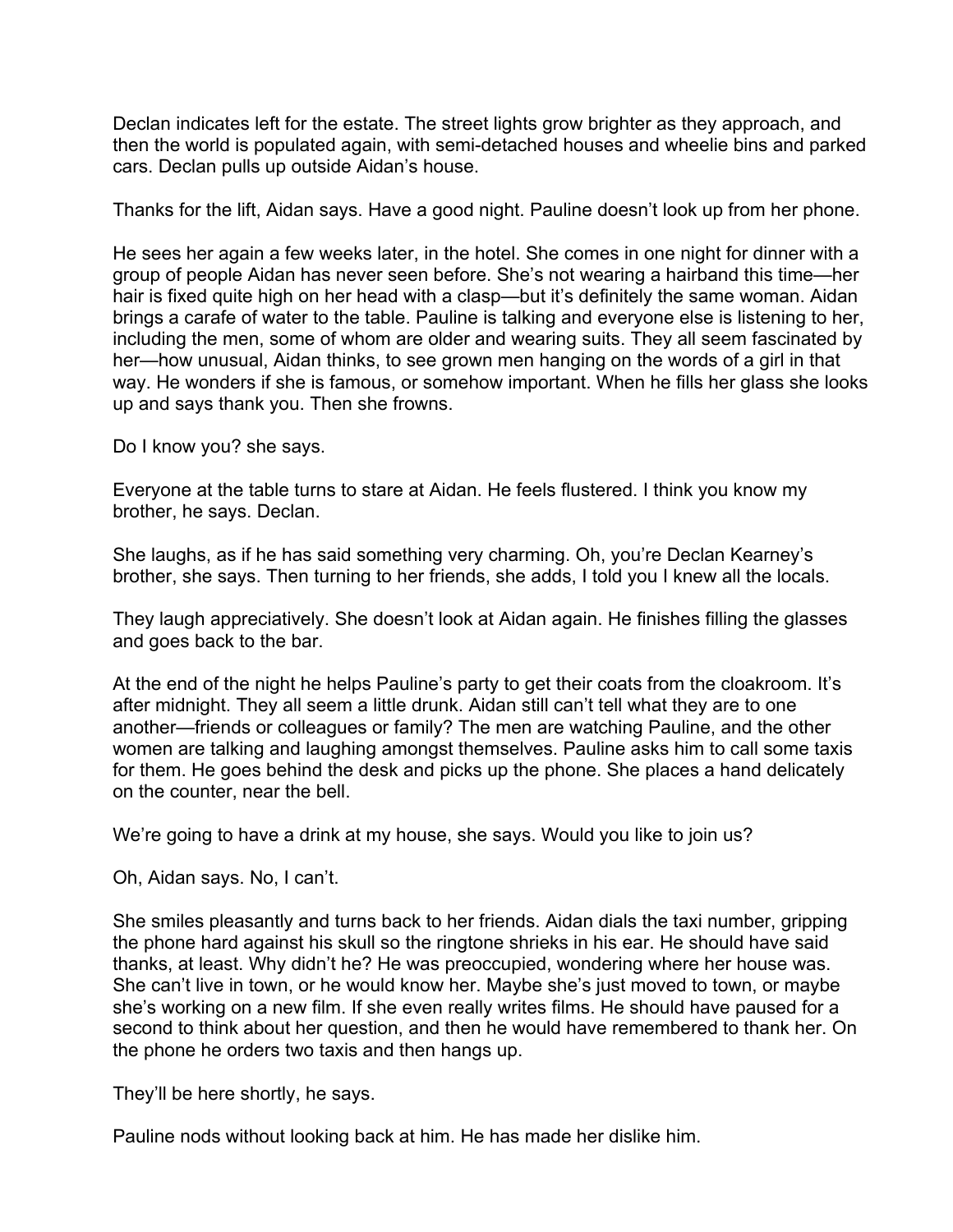I didn't know you lived around here, he says.

Again she just nods. He has the same view of her now as he did in the car the other week: the back of her head, and her neck and shoulders. When the taxis arrive outside, she says without turning to him, Give Declan my best. Then they all leave. Afterward the waiter who cleared their table tells Aidan they left a huge tip.

A few days later he's working the front desk in the afternoon, and a queue forms while he's on the phone. When he hangs up, he apologizes for the wait, checks the guests out of their rooms, wipes their keycards, and then sits down on the wheelie chair. Guests really don't have to do that—wait to be checked out. They can just leave their keycards on the desk and walk off, without the formal goodbye. But Aidan supposes they want to get the official go-ahead, to have their departure acknowledged in some way. Or maybe they just don't know that they're allowed, and assume they're not without being told so, because after all, at heart, human beings are so extremely submissive. He taps his fingers on the desk in a little rhythm, distracted.

Declan and Aidan are in the process of selling their mother's house. Declan has a house of his own already, a smaller one, closer to town, with a twenty-year mortgage. People thought Aidan might move back into the old house, seeing as he's renting outside town and has to share with housemates, but he doesn't want to. He just wants to get rid of the place. Their mother was sick for a long time, though she wasn't old, and he loved her very much, so it's painful to think of her now. And in fact he tries not to think of her. The thought creates a feeling—the thought might at first be only an abstract idea or a memory, but a feeling follows on from it helplessly. He would like to be able to think of her again, because she was the person on earth who loved him most, but it isn't yet possible to do so without pain—maybe it never will be. In any case, it's not as if the pain goes away when he doesn't think of her. A pain in your throat may get worse when you swallow, may be almost unbearably painful when you swallow, but that doesn't mean that the pain is gone when you're not swallowing. Yes, life is full of suffering and there's no way to be free of it. Anyway, they're selling the house, and Aidan will come into a little money, though not a lot.

That night Declan comes to pick him up from work very late, after two in the morning, and Pauline is lying in the back of the car, apparently drunk. Ignore her, Declan says.

Don't ignore me, Pauline says. How dare you?

How was work? Declan asks.

Aidan closes the door and puts his bag down at his feet. O.K., he says. The car smells of alcohol. Aidan still feels that he doesn't really know who this woman is, this woman lying on the back seat. She's coming up fairly often in his life at this point, but who is she? At first he thought she was Declan's girlfriend, or at least a candidate for that role, but then in the hotel the other night she seemed different—glamorous in a way, with all those men looking at her—and of course Declan wasn't there, and she even invited Aidan for a drink afterward. He could ask his brother, How do you know this girl? I mean, are you riding her, or what? But Declan's sensibilities would be offended by that kind of thing.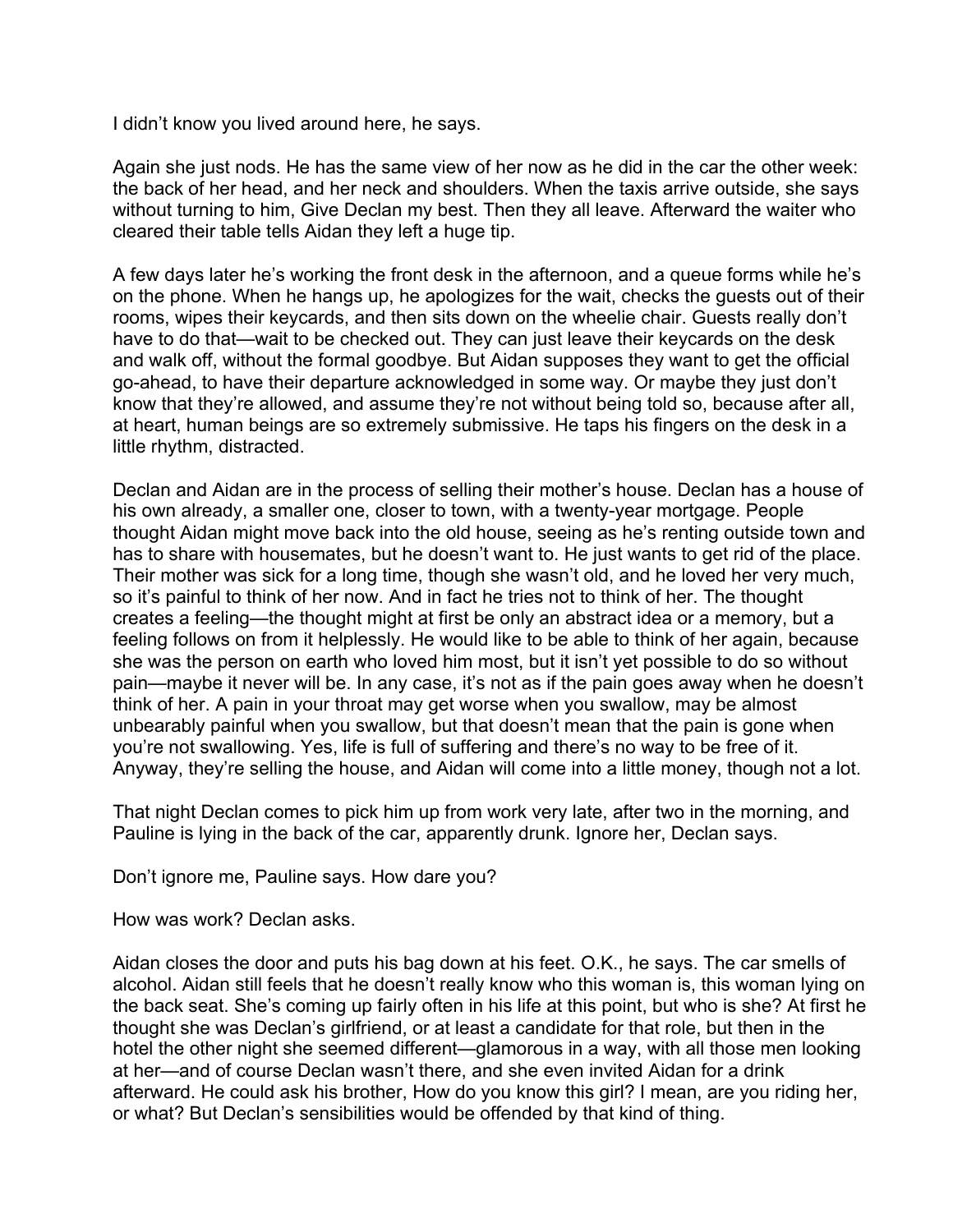How would you get home if you didn't have a lift? Pauline says.

Walk, Aidan says.

How long would it take?

About an hour.

Is it dangerous?

What? Aidan says. No, it's not dangerous. Dangerous in what way?

Ignore her, Declan repeats.

Aidan is my good friend, Pauline says. He won't ignore me. I left him a very generous tip in his restaurant, didn't I?

I heard about that, he says. That was nice of you.

And I invited him to my house, she continues. Only to be cruelly rebuffed.

What do you mean, you invited him to your house? Declan asks. When was this?

After dinner at the hotel, she says. He rebuffed me, cruelly.

Aidan's face is hot. Well, I'm sorry you felt that way, he says. I can't just walk out of work because someone invites me to their house.

I didn't get an invite, Declan says.

You were busy, Pauline says. And so was your brother, obviously. Can I ask you something about your job, Aidan?

What? he says.

Have you ever slept with any of the hotel guests?

For fuck's sake, Pauline, Declan says.

They are driving past the caravan park again now, where the smooth curved roofs of the caravans glow with reflected moonlight, white like fingernails. Beyond that, Aidan knows, is the ocean, but he can't see or smell or even hear it now, sealed up inside the car with Pauline laughing and the air smelling of alcohol and perfume. Doesn't she know that Declan doesn't enjoy that kind of banter? Or maybe she does know, and she's aggravating him on purpose for some reason Aidan doesn't understand.

Don't listen to her, Declan says.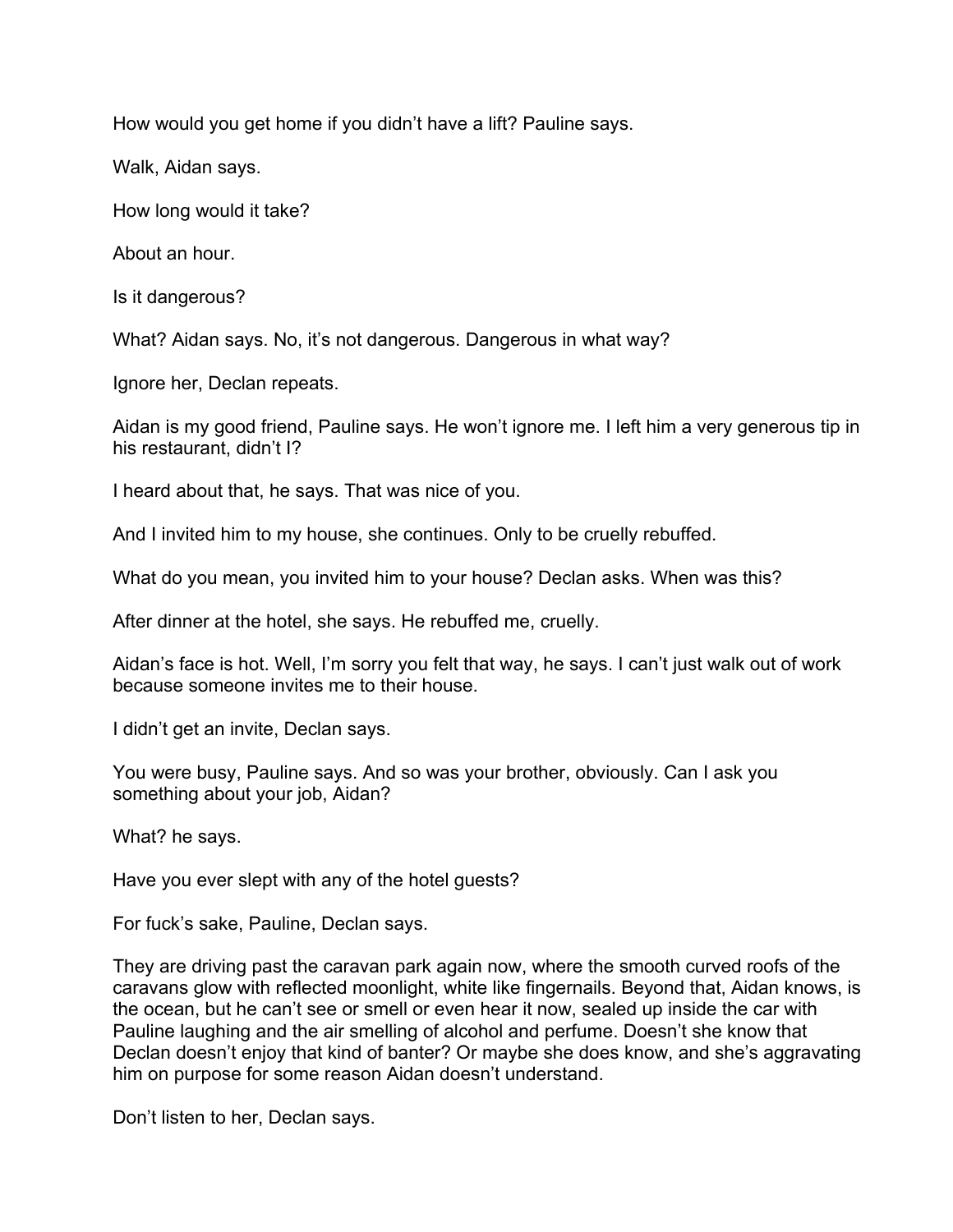A car flashes past and disappears. Aidan turns around to look at her. From this angle her face is sideways. It's actually quite long and oval, like the shape of a headache pill.

You can tell me, she says. You can whisper.

You're flirting with him, Declan says. You're flirting with my brother right in front of me. In my car! He reaches out and punches Aidan on the arm. Stop looking at her, he says. Turn around now. You're messing and I don't like it.

Who were all those people in the hotel the other night? Aidan says. Were they your friends?

Just people I know.

They seemed like big fans of yours.

People only act like that when they want something from you, she says.

She lets him continue staring at her. She lies there absorbing his look, even smiling vaguely, allowing it to go on. Declan punches him again. Aidan turns around. The windshield is blank like a powered-off computer screen.

We're not allowed to sleep with the guests, he says.

No, of course not. But I bet you've had offers.

Yeah, well. Mostly from men.

Declan appears startled. Really? he says. Aidan just shrugs.

Declan has never worked in a hotel, or a bar or a restaurant. He's an office manager with a business degree.

Are you ever tempted? Pauline says.

Not usually.

Aidan touches the window handle on the car door, not winding it up or down, just toying with it.

We did have a writer in the other night who invited me back to her house, he says.

Was she beautiful?

Pauline! Declan says. You're pissing me off now. Just drop it, O.K.? Jesus. This is the last time I do you a favor.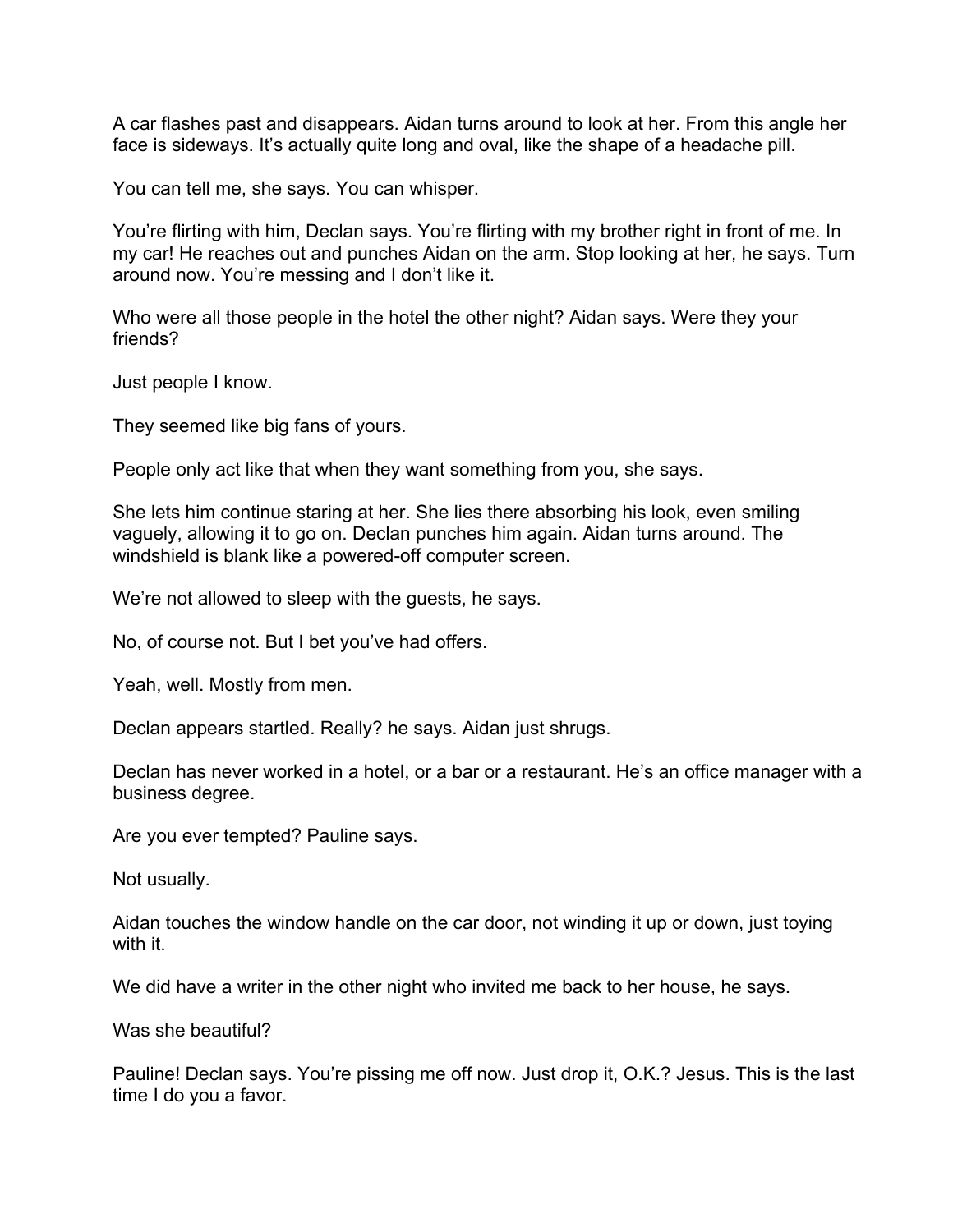Aidan can't tell if Declan is still speaking to Pauline now, or to him. It sounded like he meant Pauline, but Aidan is the one receiving the favor of a lift home, not her, unless there's another favor running concurrently to this one. Everyone falls silent. Aidan thinks about the linen room at work, where all the clean sheets are stored, folded up tight in the wooden slats, bluish-white, smelling of powder and soap.

When they pull up outside his house he thanks his brother for the lift. Declan makes a dismissive gesture in the air with his hand. Don't worry about it, he says. The shape of Pauline's face is visible through the back window, but is she looking at him or not, he can't tell.

Two weeks later, the arts festival is on in town and the hotel is busy. Aidan's manager has to call him in for an extra shift on Friday because one of the girls has laryngitis. He finishes work at ten on Saturday night and goes down to the seafront for the closing ceremony of the festival. It's the same every year, a fireworks display at the end of the pier. He's seen the display ten or twelve times now, or however many years the festival has been going. The first time he was a teen-ager, still in school. He thought that his life was just about to start happening then. He thought that he was poised tantalizingly on the brink, and that any day—or even any minute—the waiting would end and the real thing would begin.

Down on the beach he zips his jacket up to the chin. It's crowded already and the street lights on the promenade cast a gray glow over the sand and the sea. Families pick their way down the beach with buggies, bickering or laughing, and boats clink in the marina, a noise like handbells ringing, but random and disconnected. Teen-agers sit on the steps, drinking cans and laughing at videos. People from the festival hold walkie-talkies to their ears and stride around importantly. Aidan looks at his phone, wondering if Declan is around, or Richie, or any of the gang from work, but no one's said anything in the group chat. It's cold again this year. He puts his phone away and rubs his hands.

Pauline is already walking toward him by the time he sees her, meaning she has seen him first. She's wearing a big oversized fleece that drops down almost to her knees. Her hair is pushed back from her forehead by a hairband again.

So you do have days off, she says.

I actually just finished, he says. But I'm off tomorrow.

Can I watch the fireworks with you or are you with someone?

He immediately likes this question. Turning it over in his mind only seems to reveal additional angles from which it can be admired.

No, I'm on my own, he says. We can watch together, yeah. She stands beside him and rubs her arms in a pantomime of being cold. He looks at her, wondering if the pantomime demands some kind of response from him.

I'm sorry I was such a mess the other night, she says. When was that? Last week, or whenever. I think Declan was annoyed afterward.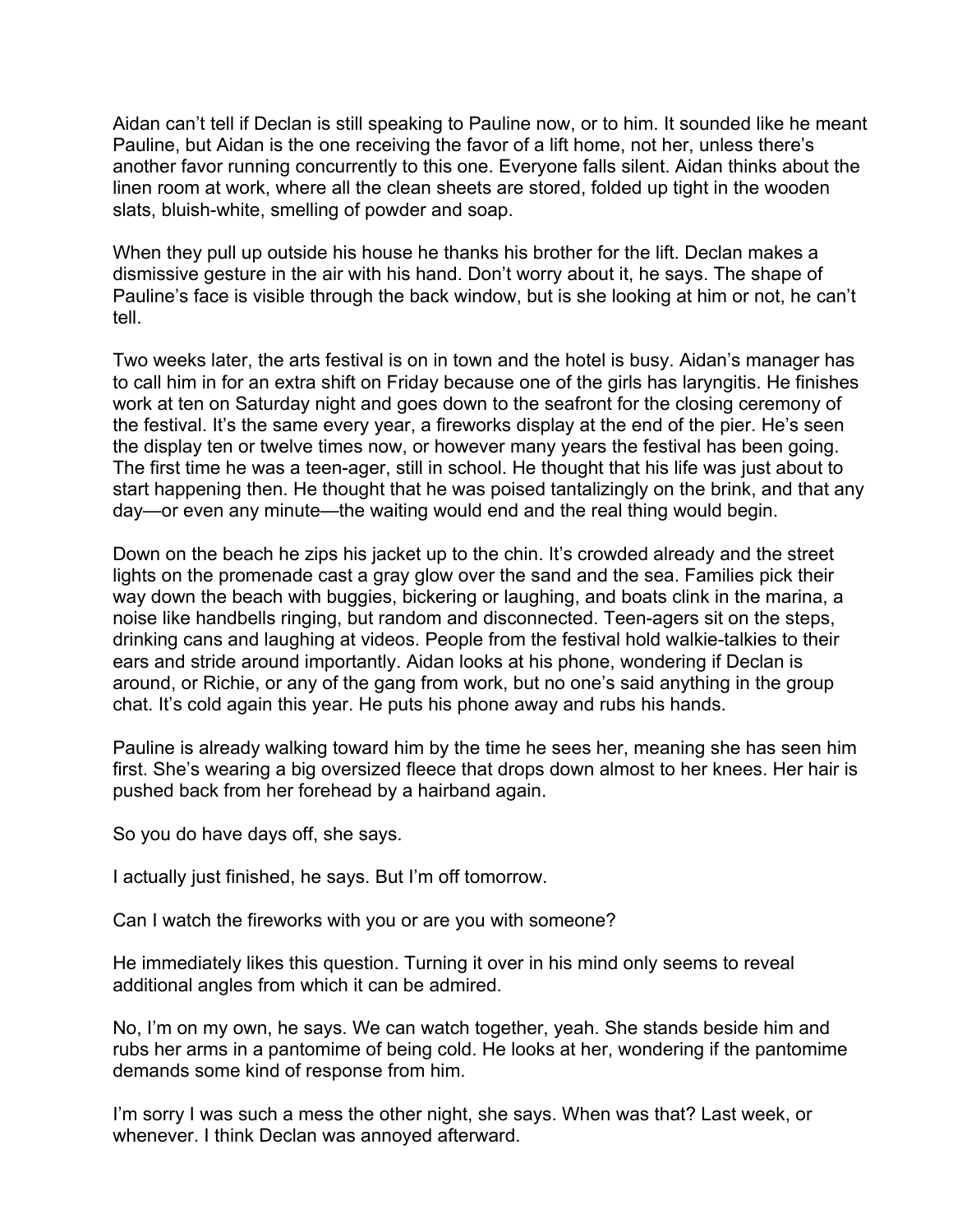## Was he?

Did he say anything to you about it?

Me, no, Aidan says. We don't really talk about things. The lights overhead go down and the beach is in darkness.

Around them people are moving, huddling, saying things, taking out their phones and shining torches, and then at the end of the pier the fireworks begin. A line of golden sparks shoots upward into the sky and ends in a colored point: first pink, then blue, then pink again, casting its brief hypnotic light on the sand and the water. Then a whistling noise, as low as a breath, and above them in the sky, exploding outward, red blossoms, and yellow and then green, leaving soft fronds of gold behind. When the fireworks burst, it's silent color and light at first, and a second later the noise: a loud crack like something breaking, or a deep low booming that goes into the chest. Aidan can see the tiny missiles flying upward hissing into the sky from the pier, almost invisible, and then shattering outward into fragments of light, glittering like pixels, bright white fading to yellow and then gold to darker gold and then black. It's the darker gold, just before black, that he finds most beautiful: a low ember color, darker than a glowing coal. Finally, so high above they have to crane their necks to see the whole shape, three dazzling yellow fireworks, consuming the sky, eating the whole darkness. Then it's over. The street lights come back up.

Beside him Pauline is rubbing her face and nose with her hands. Cold again. Aidan realizes, obscurely, that a lot depends now on Pauline's having enjoyed the fireworks—that if she didn't enjoy them, if she thought they were boring, not only will he no longer like her but he will no longer have enjoyed them either, in retrospect, and something good will be dead. He says nothing. Along with everyone else, they turn back and leave the beach. It's possible to walk at only one speed, the speed of the crowd, which seems like the slowest and least comfortable speed at which humans can move. At this pace Aidan keeps bumping into people, small children keep running out unexpectedly in front of him, and prams and people in wheelchairs need to move past. Pauline stays close by him, and at the top of the promenade she asks if he'll walk her home. He says sure.

She's staying in one of the houses on the seafront. He knows the street; it's where all the holiday homes are, with glass walls facing the ocean. As they walk, the rest of the crowd falls away behind them. When they reach her street it's just the two of them alone in silence. There's so much he doesn't know about Pauline—so much, it strikes him with a different and slightly surprising emphasis, that he would like to know—that it's impossible to begin asking questions. He doesn't know her surname, or where she's from, what she does all day, who her family are. He doesn't know how old she is. Or how she came to know Declan, or how well she knows him.

You know, as to what you were saying the other night, Aidan says, I actually did sleep with a guest at the hotel once. I wouldn't go telling Declan about it, because he doesn't approve of that kind of thing.

Pauline's eyes flash up at him. Who was the guest? she asks.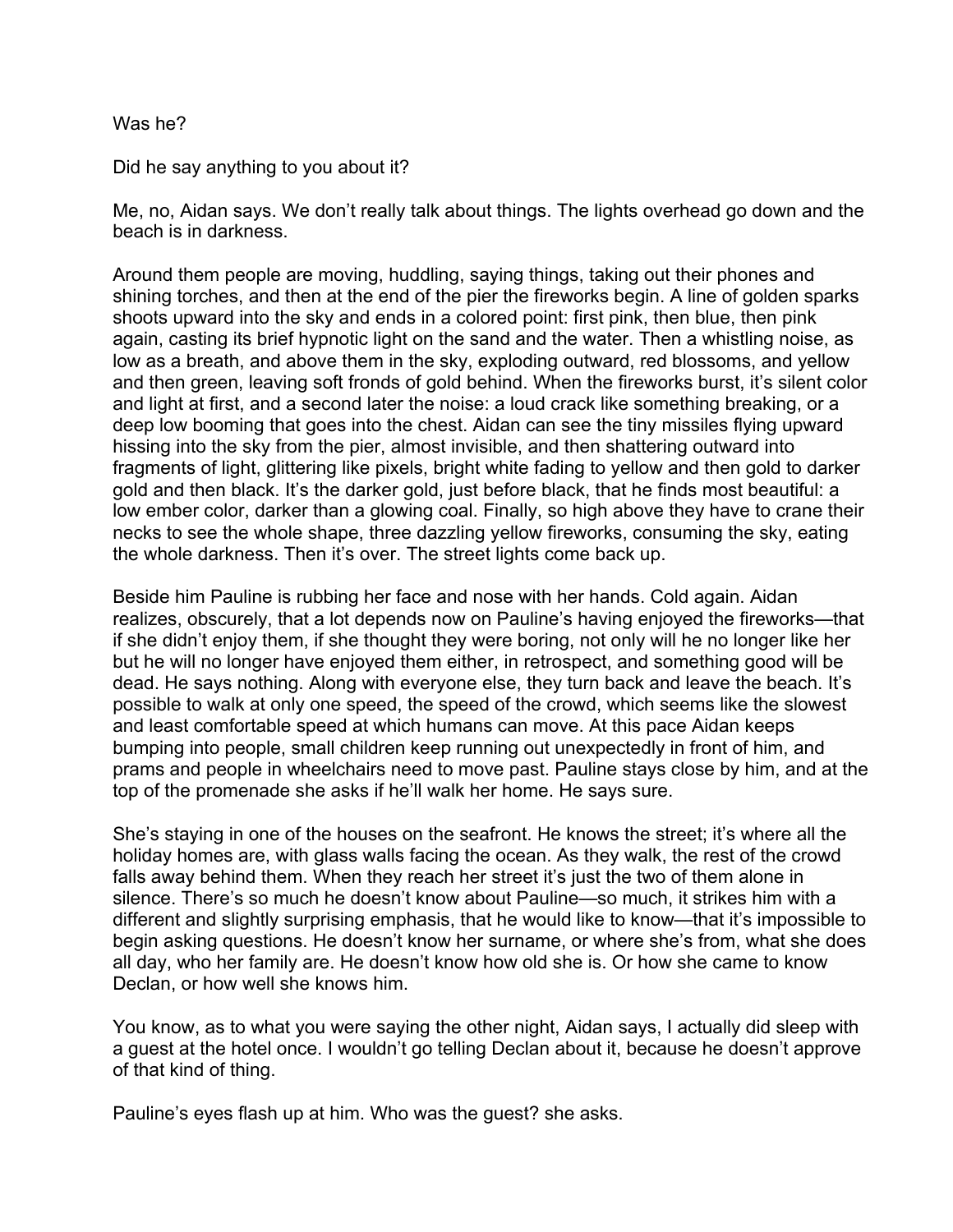I don't know, a woman staying on her own. She was a little bit older, maybe in her thirties.

And was it a good experience? Or bad?

It wasn't great, Aidan says. Not that the sex was bad but more that I felt bad about it, like it was the wrong thing to do.

But the sex was good.

It was O.K. I mean, I'm sure it was fine, I don't even remember it now. Something at the time made me think maybe she was married. But I don't know for a fact—I just thought it at the time.

Why did you do it? Pauline says.

He goes quiet for a few seconds. I don't know, he says. I was hoping you wouldn't ask that.

## What do you mean?

You just seem like someone who understands these things. But when you ask that it makes me feel like I did something weird.

She stops walking and puts her hand on a gatepost, which must be hers. He stops walking, too. Behind her is a large house with big windows, set back from the street by a garden, and all the lights are switched off.

I don't think it's weird, she says. I used to have a boyfriend who was married. And I knew his wife—not well or anything, but I did know her. I'm not asking why you did it because I think it's sick that you would sleep with someone who was married. I suppose I just wonder, why do we do things that we don't really want to do? And I thought you might have an answer, but it's O.K. if you don't. I don't either.

Right. Well, that makes me feel better. Not that I'm happy you were in a bad situation, but I feel better that I'm not the only one.

Are you in a bad situation now?

No, he says. Now I would say, I am in no situation at all. I feel like my life basically isn't happening. I think if I dropped dead the only people who would care are the people who would have to cover my shifts. And they wouldn't even be sad, they'd just be annoyed.

Pauline frowns. She rubs the gatepost under her hand like she's thinking.

Well, I don't have that problem, she says. I think in my case there's too much happening. At this point everyone I've ever met seems to want something from me. I feel like if I dropped dead they'd probably cut my body into pieces and sell it at an auction.

You mean like those people you were with, at the hotel.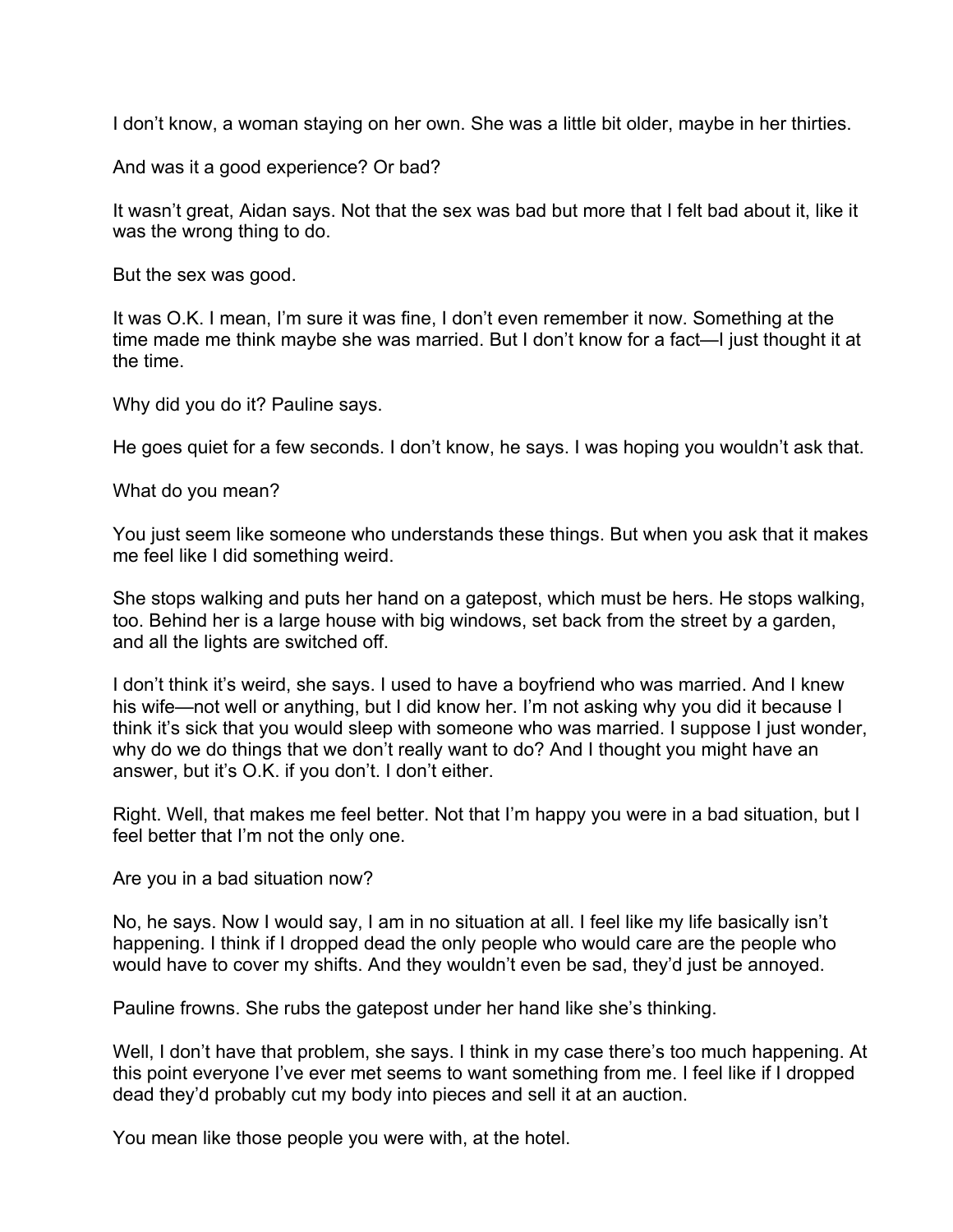She shrugs. She rubs her arms again. She asks him if he wants to come inside and he says yes.

The house is spacious and, though furnished, appears curiously empty. The ceilings are high up and far away. Pauline leaves the keys on the hall table and walks through the house switching lights on in a seemingly arbitrary fashion. They reach the living room and she sits down on a gigantic green corner sofa, with a flat surface so large it resembles a bed, but with cushions at the back. There is no television and the bookshelves are bare. He sits down on the couch but not right beside her.

Do you live here on your own? he says.

She looks around vaguely, as if she doesn't know what he means by "here."

Oh, she says. Well, only for now.

How long is now?

Everyone always asks questions like that. Don't you start. Everyone wants to know what I'm doing and how long I'm doing it for. I'd like to be really alone for a while and for no one to know where I was or when I was coming back. And maybe I wouldn't come back at all.

She stands up from the sofa and asks if he would like a drink. Unnerved by her previous speech, about going somewhere alone and never returning, which seems in a way like a metaphor, he just shrugs.

I have a bottle of whiskey, she says. But I don't want you to think I have a drinking problem. Someone gave it to me as a present—I didn't buy it myself. Would you have even a small half glass and I'll have one? But if you don't want one I won't have one either.

I'll have a glass, yeah, he says.

She walks out of the room, not through a door but through an open archway. The house is confusingly laid out, so he can't tell where she's gone or how far away.

If you want to be alone, he says aloud, I can go.

She reappears in the archway almost instantly. What? she says.

If you want to be alone like you were saying, he repeats. I don't want to intrude on you.

Oh, I only meant that . . . philosophically, she says. Were you listening to me? That's your first mistake. Everything I say is nonsense. Your brother knows how to deal with me, he never listens. I'll be back in a second.

She goes away again. What does it mean that Declan "knows how to deal with" Pauline? Should Aidan ask? Maybe this is his opening to ask. She returns with two half-full tumblers, hands him one, and then settles down on the sofa beside him, slightly closer than where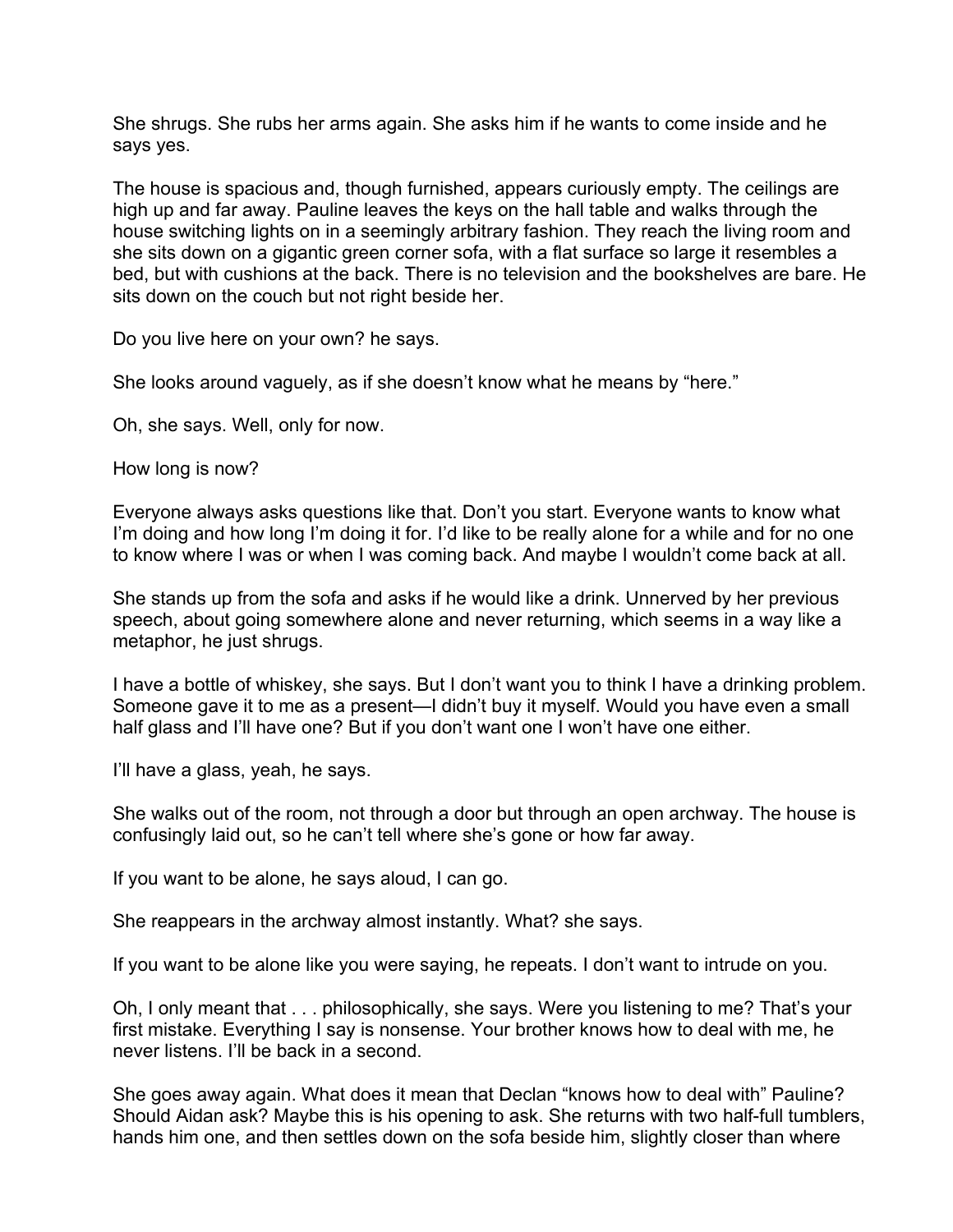she had been sitting previously, though still not touching. They sip the whiskey. It's not something Aidan would ever drink of his own volition, but it tastes fine.

I'm sorry about your mother, Pauline says. Declan told me she passed away.

Yeah. Thanks.

They pause. Aidan takes another, larger sip of whiskey. You're seeing a lot of Declan, are you? he says.

He's sort of my car friend. I mean he's my only friend who has a car. He's very nice, he's always driving me places. And he usually just ignores me when I say silly things. I think he thinks I'm a terrible woman. He wasn't impressed with me the other night when I asked you those vulgar questions. But you're his baby brother—he thinks you're very innocent.

Aidan pays special attention to the fact that she has used the word "friend" more than once in connection with Declan. He feels it can have only one meaning—a thought that makes him feel good. Does he? he replies. I don't know what he thinks of me.

He said he didn't know if you were gay or straight, Pauline says.

Ah, well. As I said, I don't talk about things with him.

You've never brought a girlfriend home.

You've got the advantage of me here, Aidan says. He's telling you all about me and I don't know anything about you.

She smiles. Her teeth are extremely white and perfect, unrealistic-looking, almost blue.

What do you want to know? she says.

Well, I'm curious what brings you to live here. I don't think you're from here.

That's what you're curious about? Good grief. I'm starting to think you really are innocent.

That's not very nice, Aidan says.

She looks wounded for a moment, stares into her glass, and says sadly, What made you think I was nice?

He doesn't think he can answer this question. In truth he doesn't think of her as particularly nice. He just thinks of niceness as a general standard to which everyone accepts they can be held.

"I'm still working on the salt rim."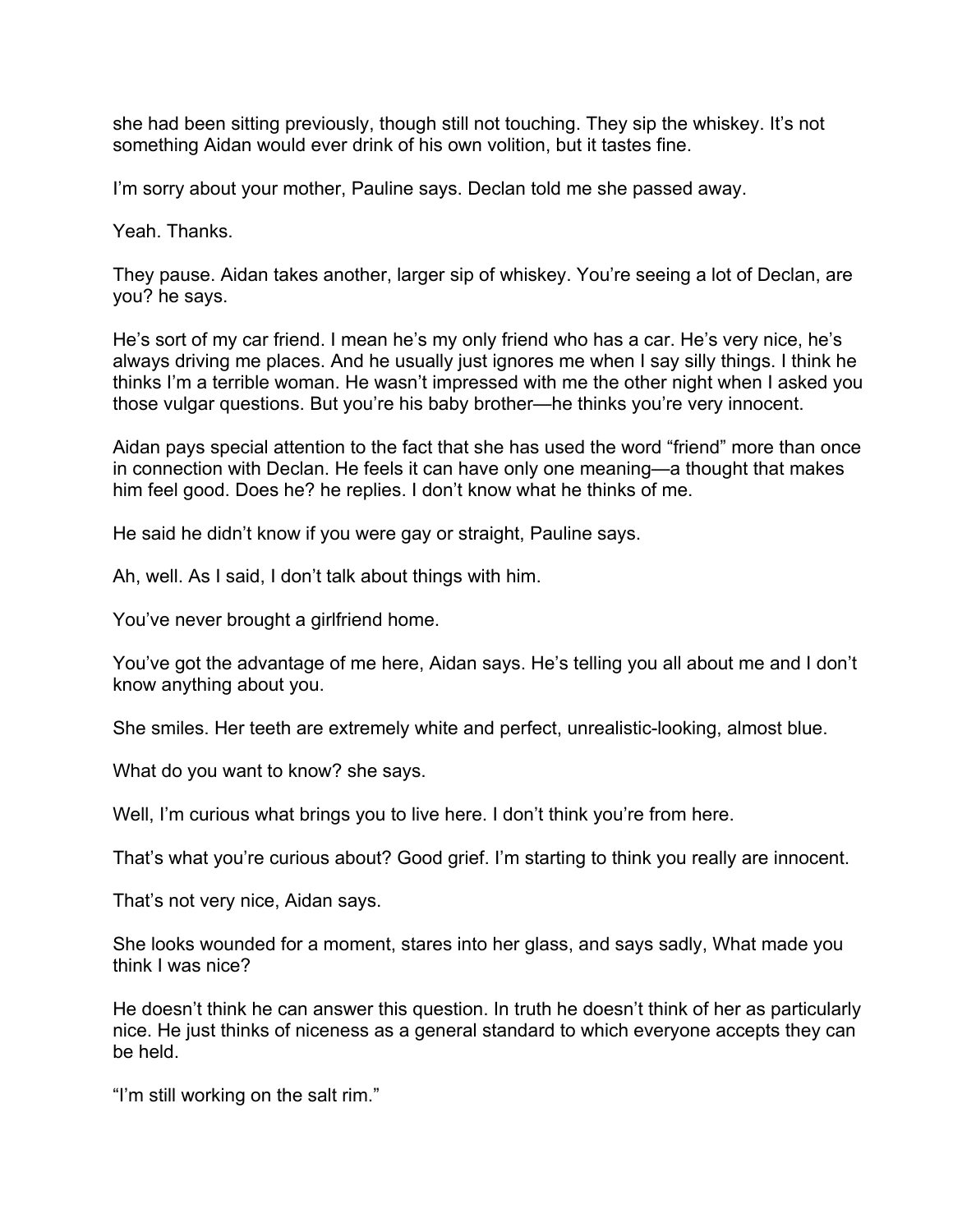She puts her empty glass down on the coffee table and sits back on the couch. Your life isn't as bad as you think it is, she says.

Well, neither is yours, he replies.

How should you know?

Everyone wants your attention all the time, so what? Aidan says. If you hated it so much you could fuck off on your own somewhere—what's to stop you?

She tilts her head to one side, places a hand gently under her chin. Move to a remote seaside town, you mean? she says. Live the quiet life—maybe settle down with a nice country boy who works hard for a living. Is that what you had in mind?

Oh, fuck off.

She gives a light, irritatingly musical laugh.

I don't want anything from you, he adds.

Then what are you doing here?

He puts his glass down. You asked me to come in, he says. You asked if we could watch the fireworks together, remember? And then you asked me to walk home with you, and then you asked me inside. And I'm the one who's inserting myself into your life, am I? I never wanted anything from you.

She seems to consider this, looking grave. Finally she says, I thought you liked me.

What does that mean? If I liked you that means something bad about me?

As if she has not heard him, she replies, I liked you.

He now feels utterly confused as to why they seem to be arguing, confused to the point of abrupt despair. Right, he says. Look, I'm going to go.

By all means.

He experiences this parting with her—this parting he himself announced spontaneously and called into existence—as an excruciating ordeal, almost a physical pain. He can't quite believe he's going through with it, actually standing upright from the sofa and turning away toward the door they entered through. Why is everything so strange now? At what point did his relations with Pauline begin to violate the ordinary rules of social contact? It started normally enough. Or did it? He still doesn't even know if she's his brother's girlfriend.

She doesn't rise from the couch to see him out. He has to make his way through the half-lit, cavernous house alone, fumbling through dark hallways and at one point a dazzlingly bright dining room toward the front door. Why did she say that, about settling down with a "nice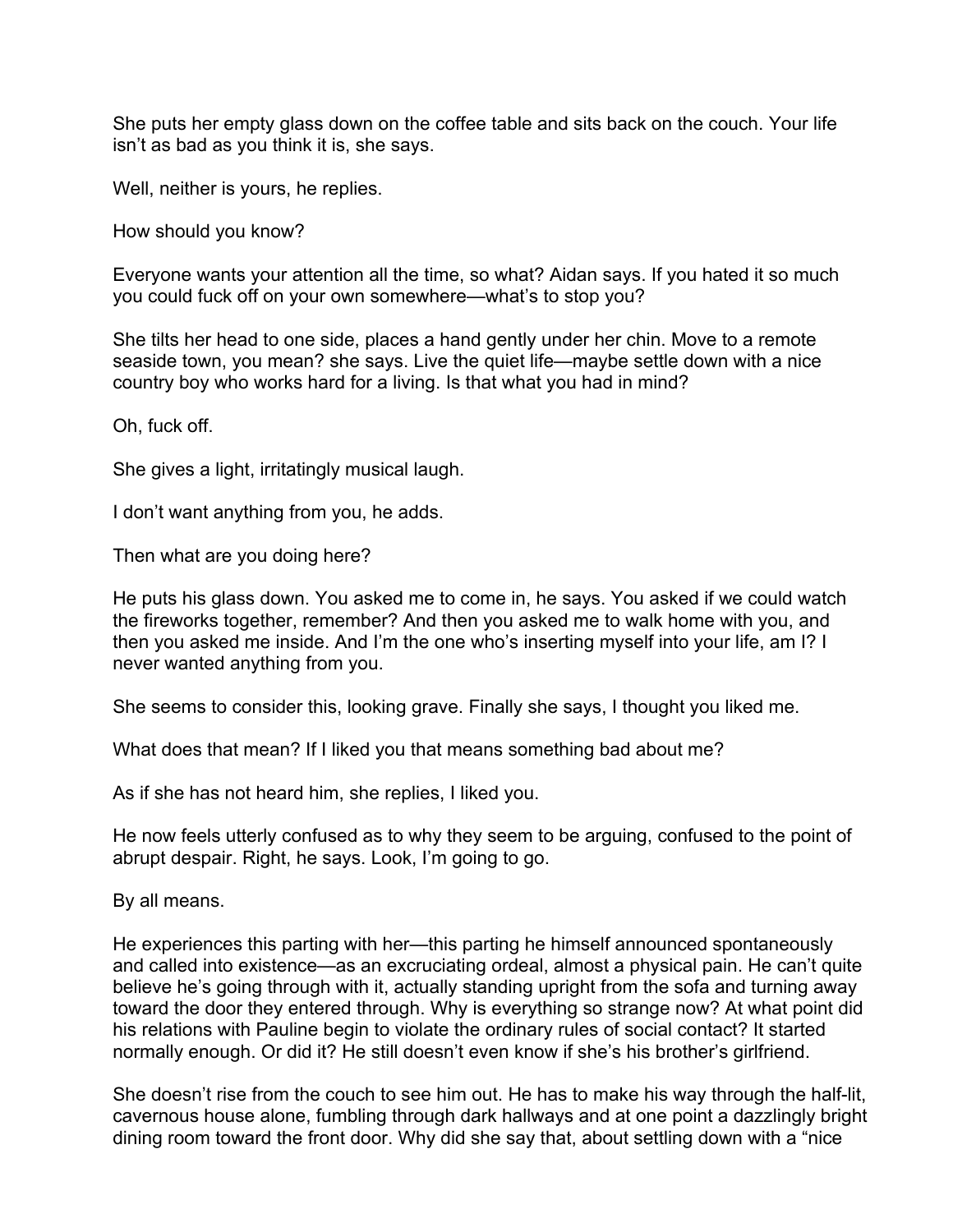country boy"? She was just trying to provoke him. But why? She knows nothing about his life. Why is he even thinking about her, then? At this moment, reaching the front door of Pauline's house, with its glazed glass reflecting back at him an unrecognizable image that he knows to be his own face, this strikes Aidan as the question without an answer.

Several weeks later he's in the back room trying to find a Continental power adapter for a guest upstairs when Lydia comes in saying that someone at reception wants him. Wants what? he says. Wants you, Lydia says. They're asking for you. Aidan closes the drawer containing the hotel's selection of adapters and, as if in a dream now or in a video game, his actions under the control of some higher intelligence, he stands up and follows Lydia out of the back room, toward the front desk. He already knows, before he sees or hears Pauline, that she will be there waiting for him. And she is. She's wearing a dress made from what looks like very soft, fine cloth. An older man is standing beside her with his arm around her waist. Aidan simply notices all this neutrally. His image of Pauline is already so confused and obscure that to see her in this situation cannot indicate anything really new about her.

All right, Aidan says. How can I help?

We're looking for a room, the man says.

Pauline touches her nose with her fingertips. The man swats her arm and says, You're making it worse. Look. It's going to start bleeding again.

It is bleeding, she says.

She sounds drunk. Aidan can see that her fingers are bloodied when she draws them away from her face. He bends over the computer at the desk but does not immediately open the room-reservations interface. He swallows and pretends to click on something, actually just clicking nothing. Is Lydia watching him? She's at the desk, just a little way to his right, but he can't tell if she's looking.

For how many nights? Aidan says.

One, the man says. Tonight.

They're not going to have anything at such short notice, Pauline says.

Well, let's see, the man says.

If you'd told me you were coming, I could have arranged something, she says.

Relax, the man says.

Aidan swallows again. He's conscious of a kind of throbbing sensation inside his head, like the flicking of a light, on and off. He moves the mouse around the screen in a show of efficiency and then, impulsively, pretends to type something although there is no keyboard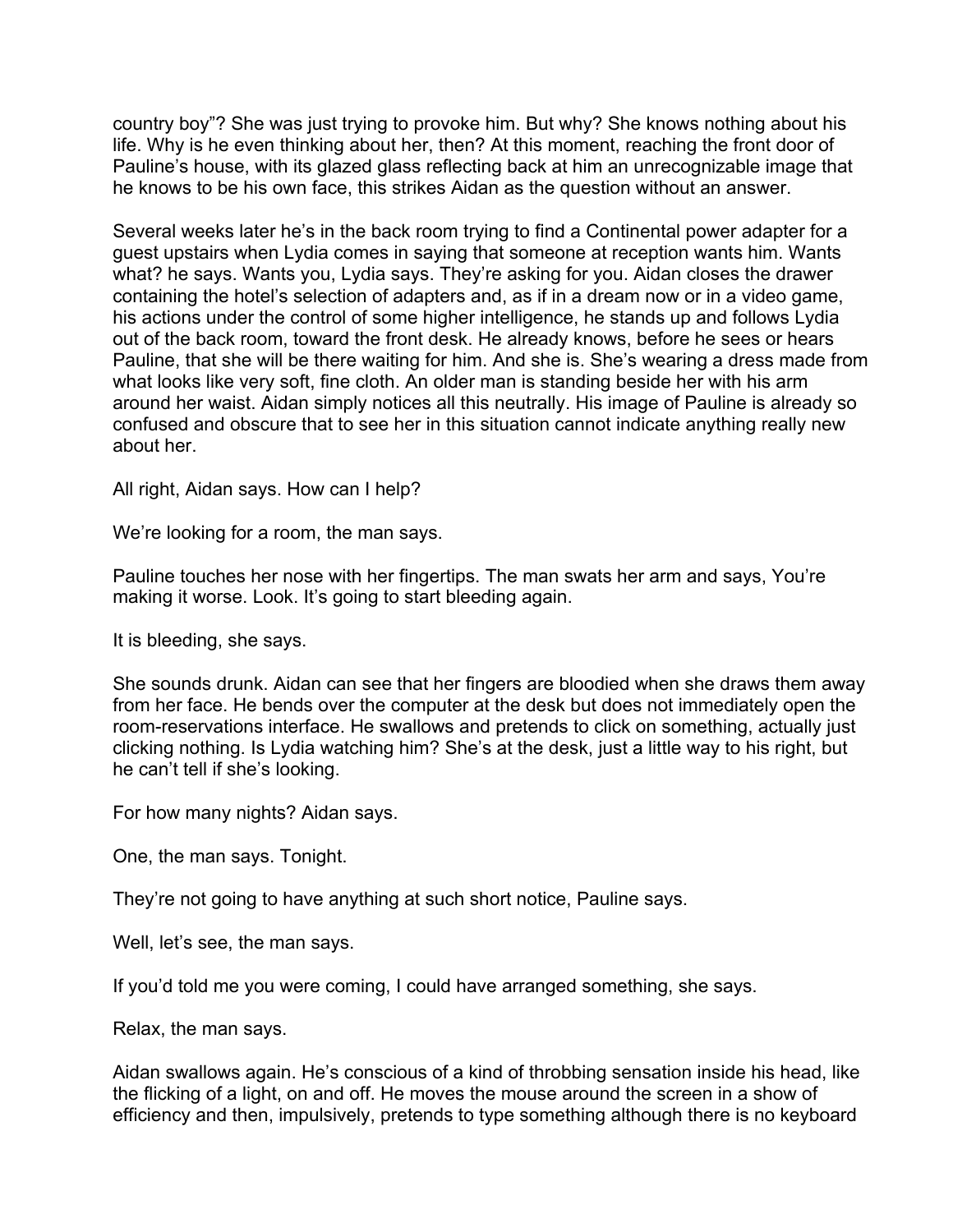input open onscreen. He's certain Lydia is watching him. Finally he straightens up from the computer and looks at the man.

No, I'm sorry, he says. We don't have any rooms available tonight.

The man stares at him. Lydia's looking over at him, too. You don't have any rooms? the man says. Every room in the hotel is taken? In the middle of April?

I told you, Pauline says.

Sorry, Aidan says. We can get you something next week, if you'd like.

The man moves his mouth like he's laughing, but no laugh comes out. He removes his hand from Pauline's waist, lifts it up in the air, and lets it drop against his own body. Aidan is careful not to look at Pauline or Lydia at all.

No rooms, the man repeats. All booked up. This hotel.

I'm sorry I can't help, Aidan says.

The man looks at Pauline.

Well, what do you want me to do? she says.

In response the man lifts his arm again to point at Aidan. Is this your boyfriend? the man says.

Oh, don't be absurd, Pauline says. Are you going to develop paranoia now on top of everything else?

You know him, the man says. You asked for him.

Pauline shakes her head, dabs delicately at her nose, and flashes a kind of apologetic smile at Aidan and Lydia across the desk. I'm sorry, she says. We'll get out of your way. Can I ask you to call a couple of taxis? I'd really appreciate it.

Oh, we can't share a taxi? the man says.

Coldly now, Pauline replies, We're going in opposite directions. Under his breath, with a kind of frozen grin on his face, the man says, I don't believe it. I don't believe it. Then he turns around and walks toward the large double doors of the hotel entrance. Lydia picks up the phone to call the taxi company. Pauline, without any change in her demeanor, lifts the hotel pen from the desk, takes the pad of paper, writes something down, and then tears the sheet from the pad. She takes out some money, encloses it in the note, and pushes it across the desk toward Aidan. Looking only at Lydia, she smiles and says, Thanks so much. Then she exits, following the man through the double doors.